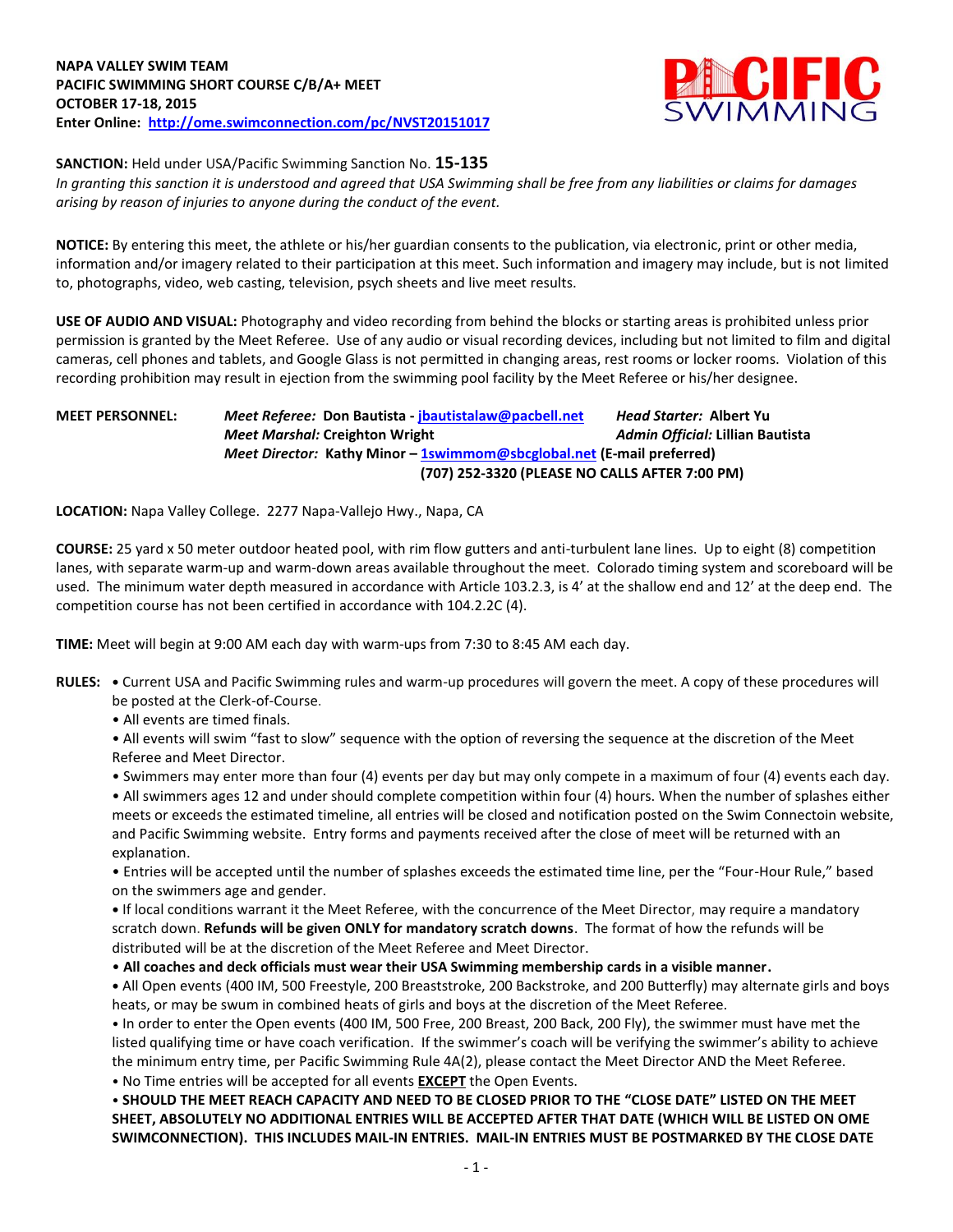### **LISTED ON OME SWIM CONNECTION IN ORDER TO BE ACCEPTED. IF THEY ARE POSTMARKED AFTER SAID DATE, THEY WILL NOT BE ACCEPTED AND THE SWIMMER WILL NOT BE ENTERED.**

**UNACCOMPANIED SWIMMERS:** Any USA-S athlete-member competing at the meet must be accompanied by a USA Swimming member-coach for the purposes of athlete supervision during warm-up, competition and warm-down. If a coach-member of the athlete's USA-S Club does not attend the meet to serve in said supervisory capacity, it is the responsibility of the swimmer or the swimmer's legal guardian to arrange for supervision by a USA-S member-coach. The Meet Director or Meet Referee may assist the swimmer in making arrangements for such supervision; however, it is recommended that such arrangements be made in advance of the meet by the athlete's USA-S Club Member-Coach.

**RACING STARTS:** Swimmers must be certified by a USA-S member-coach as being proficient in performing a racing start, or must start the race in the water. It is the responsibility of the swimmer or the swimmer's legal guardian to ensure compliance with this requirement.

**RESTRICTIONS:** • Smoking and the use of other tobacco products is prohibited on the pool deck, in the locker rooms, in spectator

- seating, on standing areas and in all areas used by swimmers, during the meet and during warm-up periods.
- Sale and use of alcoholic beverages is prohibited in all areas of the meet venue.
- No glass containers are allowed in the meet venue.
- No propane heater is permitted except for snack bar/meet operations.
- All shelters must be properly secured.
- Changing into or out of swimsuits other than in locker rooms or other designated areas is prohibited.

• Destructive devices, to include but not limited to, explosive devices and equipment, firearms (open or concealed), blades, knives, mace, stun guns and blunt objects are strictly prohibited in the swimming facility and its surrounding areas. If observed, the Meet Referee or his/her designee may ask that these devices be stored safely away from the public or removed from the facility. Noncompliance may result in the reporting to law enforcement authorities and ejection from the facility. Law enforcement officers (LEO) are exempt per applicable laws.

# **• No tents, EZ Ups, Chairs (except those for coaches) or any form of "set-up" or "loitering" will be allowed on pool deck. Team tent/set-up will be allowed in the bleachers and the area above the bleachers.**

# • **ONLY COACHES TENTS WILL BE ALLOWED ON THE POOL DECK.**

- During general warm-up swimmers must use 3-point entry into the pool.
- **ELIGIBILITY:** Swimmers must be current members of USA-S and enter their name and registration number on the meet entry card as they are shown on their Registration Card. If this is not done, it may be difficult to match the swimmer with the registration and times database. The meet host will check all swimmer registrations against the SWIMS database and if not found to be registered, the Meet Director shall accept the registration at the meet (a \$10 surcharge will be added to the regular registration fee). Duplicate registrations will be refunded by mail.
	- Swimmers in the "A" Division must have met at least USA Swimming Motivational "A" minimum time standard. Swimmers in the "B" Division must have met at least the listed "B" minimum time standard. All entry times slower than the listed "B" time standard will be in the "C" Division.

• Entries with **"NO TIME" will be ACCEPTED** (Exception – OPEN Events, see rules) and will be seeded in the slowest heat(s) or the "C" division.

• In order to enter the Open events (400 IM, 500 Freestyle, 200 Breaststroke, 200 Backstroke, and 200 Butterfly), the swimmer must meet the listed qualifying time or have coach verification.

• Entry times submitted for this meet will be checked against a computer database and may be changed in accordance with Pacific Swimming Entry Time Verification Procedures.

• Disabled swimmers are welcome to attend this meet and should contact the Meet Director or Meet Referee regarding any special accommodations on entry times and seeding per Pacific Swimming policy.

- Swimmers 19 years of age and over may compete in the meet for time only, no awards. Such swimmers must have met standards for the 17-18 age group.
- The swimmer's age will be the age of the swimmer on the first day of the meet.

**ENTRY FEES:** \$4.00 per event plus an \$8.00 participation fee per swimmer. Entries will be rejected if payment is not sent at time of request.

**ONLINE ENTRIES:** To enter online go to **<http://ome.swimconnection.com/pc/NVST20151017>** to receive an immediate entry confirmation. This method requires payment by credit card. Swim Connection, LLC charges a processing fee for this service, equal to \$1 per swimmer plus 5% of the total Entry Fees. Please note that the processing fee is a separate fee from the Entry Fees. If you do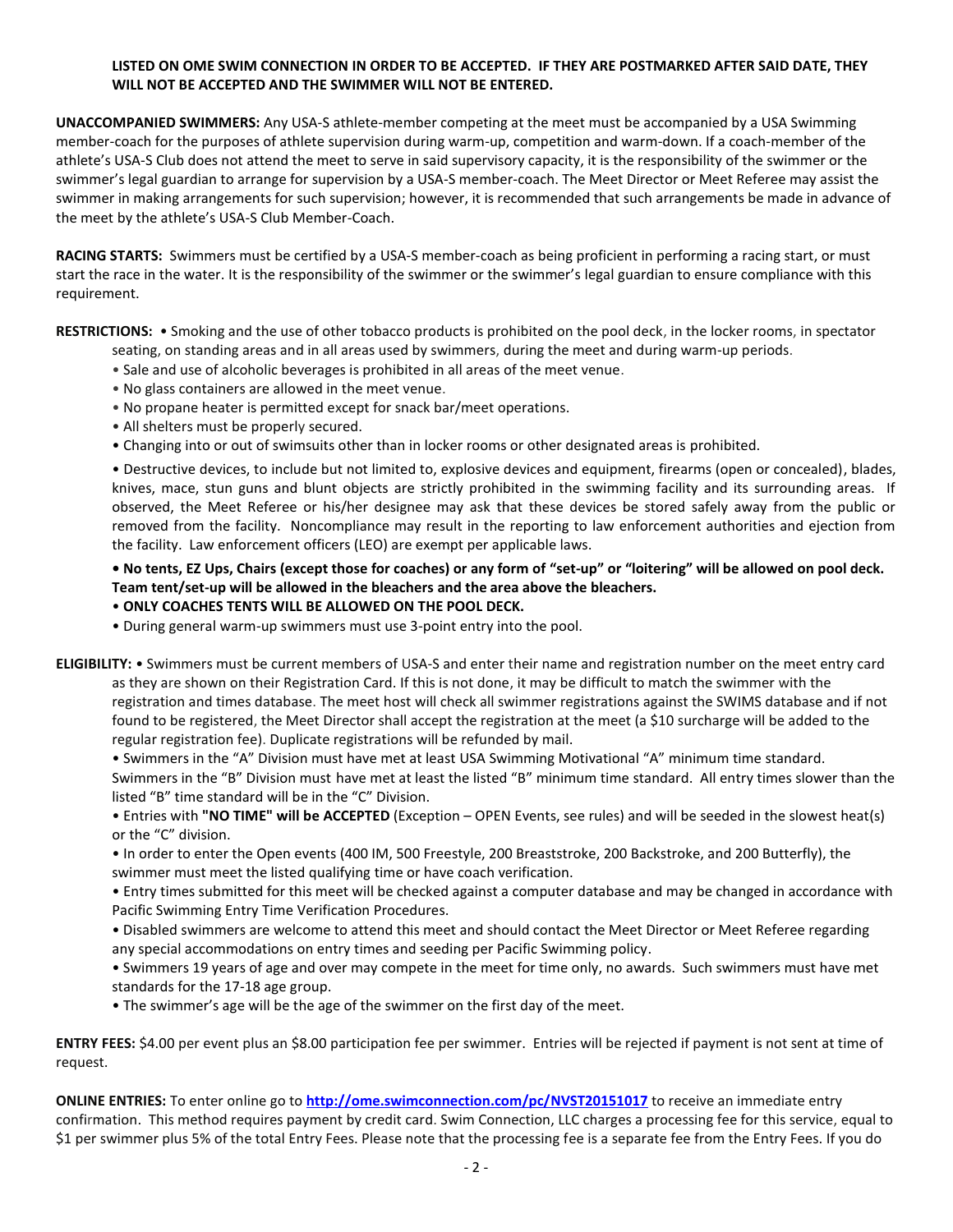not wish to pay the processing fee, enter the meet using a mail entry. **Entering online is a convenience, is completely voluntary, and is in no way required or expected of a swimmer by Pacific Swimming.** Online entries will be accepted through Wednesday, October 7, 2015 at 5:00 PM.

**MAILED OR HAND DELIVERED ENTRIES**: Entries must be on the attached consolidated entry form. Forms must be filled out completely and printed clearly with swimmers best time. Entries must be postmarked by midnight, Monday, October 5, 2015 or hand delivered by 5:00 pm. Wednesday, October 7, 2015. No late entries will be accepted. No refunds will be made, except mandatory scratch downs. Requests for confirmation of receipt of entries should include a self-addressed envelope.

**SHOULD THE MEET REACH CAPACITY AND NEED TO BE CLOSED PRIOR TO THE "CLOSE DATE" LISTED ON THE MEET SHEET, ABSOLUTELY NO ADDITIONAL ENTRIES WILL BE ACCEPTED AFTER THAT DATE (WHICH WILL BE LISTED ON OME SWIMCONNECTION). THIS INCLUDES MAIL-IN ENTRIES. MAIL-IN ENTRIES MUST BE POSTMARKED BY THE CLOSE DATE LISTED ON OME SWIM CONNECTION IN ORDER TO BE ACCEPTED. IF THEY ARE POSTMARKED AFTER SAID DATE, THEY WILL NOT BE ACCEPTED AND THE SWIMMER WILL NOT BE ENTERED.**

**Make check payable to**: **NAPA Valley Swim Team**

| Mail entries to: Kathy Minor | Hand deliver entries to: Kathy Minor |  |  |  |  |  |
|------------------------------|--------------------------------------|--|--|--|--|--|
| <b>2500 Pacific Street</b>   | <b>2500 Pacific Street</b>           |  |  |  |  |  |
| Napa. CA 94558               | Napa, CA 94558                       |  |  |  |  |  |

**CHECK-IN:** The meet will be deck seeded. Swimmers must check-in at the Clerk-of-Course. Close of check-in for all individual events shall be no more than 60 minutes before the estimated time of the start of the first heat of the event. No event shall be closed more than 30 minutes before the scheduled start of the session. Swimmers who do not check in will not be seeded and will not be allowed to compete in that event.

**SCRATCHES:** Any swimmers not reporting for or competing in an individual timed final event that they have checked in for shall not be penalized. Swimmers who must withdraw from an event after it is seeded are requested to inform the Admin Official and Deck Referee Immediately.

#### **AWARDS:**

- Individual events: Ribbons will be awarded to the  $1<sup>st</sup> 8<sup>th</sup>$  place finishers in the "A," "B" and "C" divisions, for each event and age group (8&U, 9-10, 11-12, 13-14, 15-16, 17-18.) The 13 & Over individual events will be swum in combined heats, with awards given for each separate age group (13-14, 15-16, 17-18). The 11 & Over individual events will be swum in combined heats, with awards given for each separate age group (11-12, 13-14, 15-16, 17-18). Swimmers 19 years of age and older will not receive awards.
- **Open events:** Will be swum in combined heats, with no awards being given.
- "A" medals will be awarded to swimmers achieving new "USAS-A" times swum during this meet only.
- *AWARDS MUST BE PICKED UP ON SUNDAY, THE LAST DAY OF THE MEET, BY A TEAM'S COACH OR TEAM REPRESENTATIVE. AWARDS WILL NOT BE MAILED.*
- *ZONE 3 TEAMS: AWARDS THAT ARE NOT PICKED UP AT THE MEET WILL BE AVAILABLE AT THE NEXT ZONE 3 BOARD MEETING.*
- *NON ZONE 3 TEAMS AND UNATTACHED SWIMMERS: TEAMS AND SWIMMERS MUST COORDINATE WITH THE AWARDS DESK PICK UP &/OR DELIVERY OF AWARDS AND FOR THOSE AWARDS NOT PICKED UP. IF AWARDS WILL NOT BE ABLE TO BE PICKED UP ON THE LAST DAY OF THE MEET, A PRE-PAID ENVELOPE MUST BE PROVIDED.*
- *AWARDS WILL NOT BE INDIVIDUALLY DISTRIBUTED THROUGHOUT THE MEET.*

**ADMISSION:** Free. A 2-day program will be available for a nominal fee.

**SNACK BAR & HOSPITALITY:** A snack bar will be available on Saturday and Sunday. Lunches and refreshments will be provided for officials and coaches. Refreshments will be provided to timers.

**MISCELLANEOUS:** No overnight parking is allowed. Facilities will not be provided after meet hours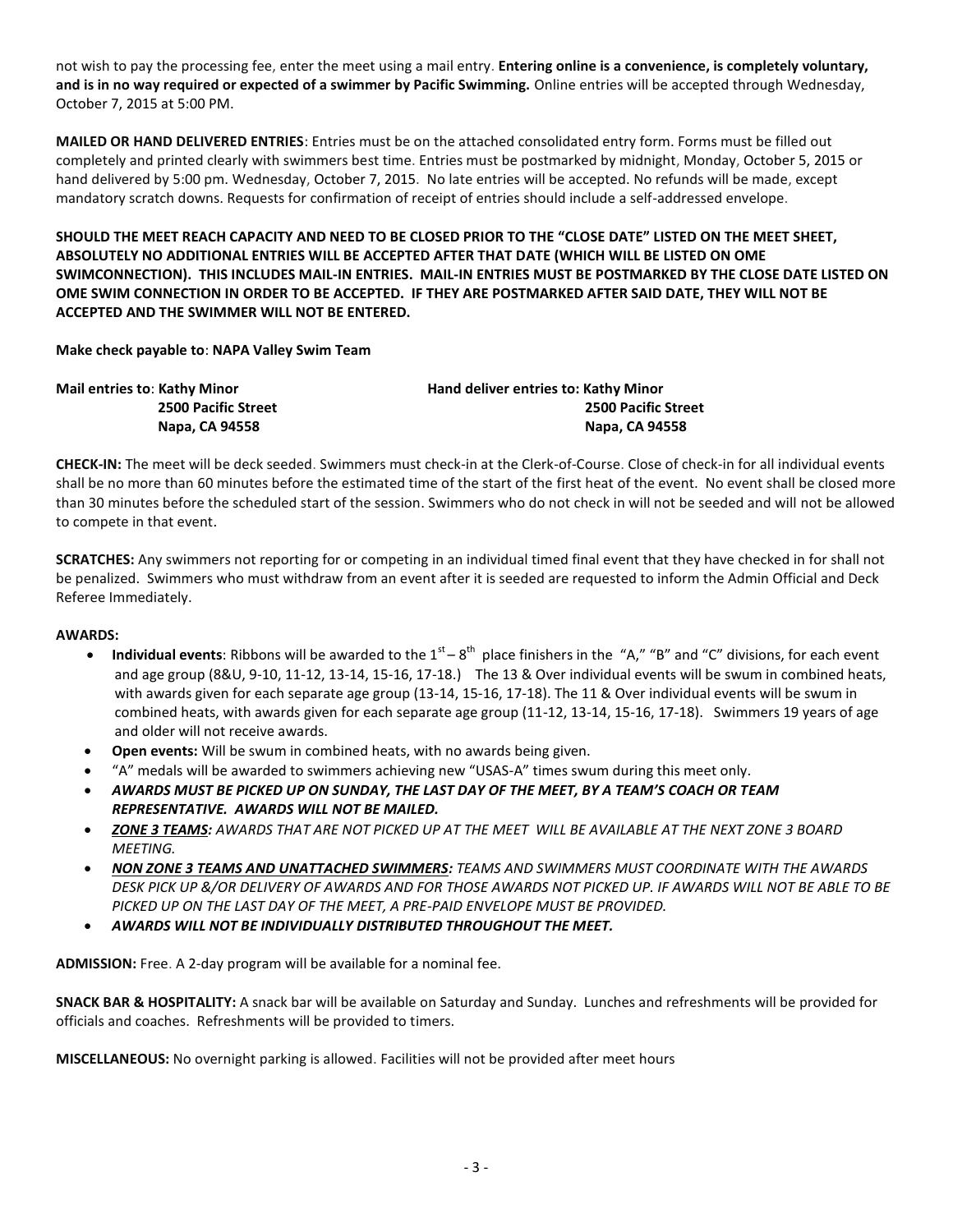**MINIMUM OFFICIALS:** At least seven days prior to the meet, meet management (Meet Director and/or Meet Referee) shall contact a representative from each team participating in the meet, and provide a preliminary inventory of the officials that team is required to provide for each session. Each team shall, by the start of the meet, provide to the Meet Director or designee a list of officials who have agreed to represent that team during each session of the meet.

At the meet, meet management shall conduct an inventory of officials, and shall compare the number of swimmers entered in each session by each team with the number of officials present representing each team. If meet management certifies that a team has not provided sufficient officials for any session of the meet in accordance with the table below, excluding finals in a trials and finals meet, the team will be fined \$100 per missing official per session of the meet.

| Club swimmers entered in session | Trained and carded officials requested |  |  |  |  |  |  |
|----------------------------------|----------------------------------------|--|--|--|--|--|--|
| $1 - 10$                         |                                        |  |  |  |  |  |  |
| $11 - 25$                        |                                        |  |  |  |  |  |  |
| $26 - 50$                        |                                        |  |  |  |  |  |  |
| 51-75                            |                                        |  |  |  |  |  |  |
| 76-100                           |                                        |  |  |  |  |  |  |
| 100 or more                      |                                        |  |  |  |  |  |  |

\*Zone 3 will include assigned and working Colorado, Intermediary/Chief Timing Judge, and Computer operator in the count of officials for a session although these positions are not carded. Zone 3 will accept un-carded Trainees in the count of officials for up to two sessions. Teams may use officials "borrowed" from other teams, or unattached officials a the meet who agree to fulfill their obligation under the rule.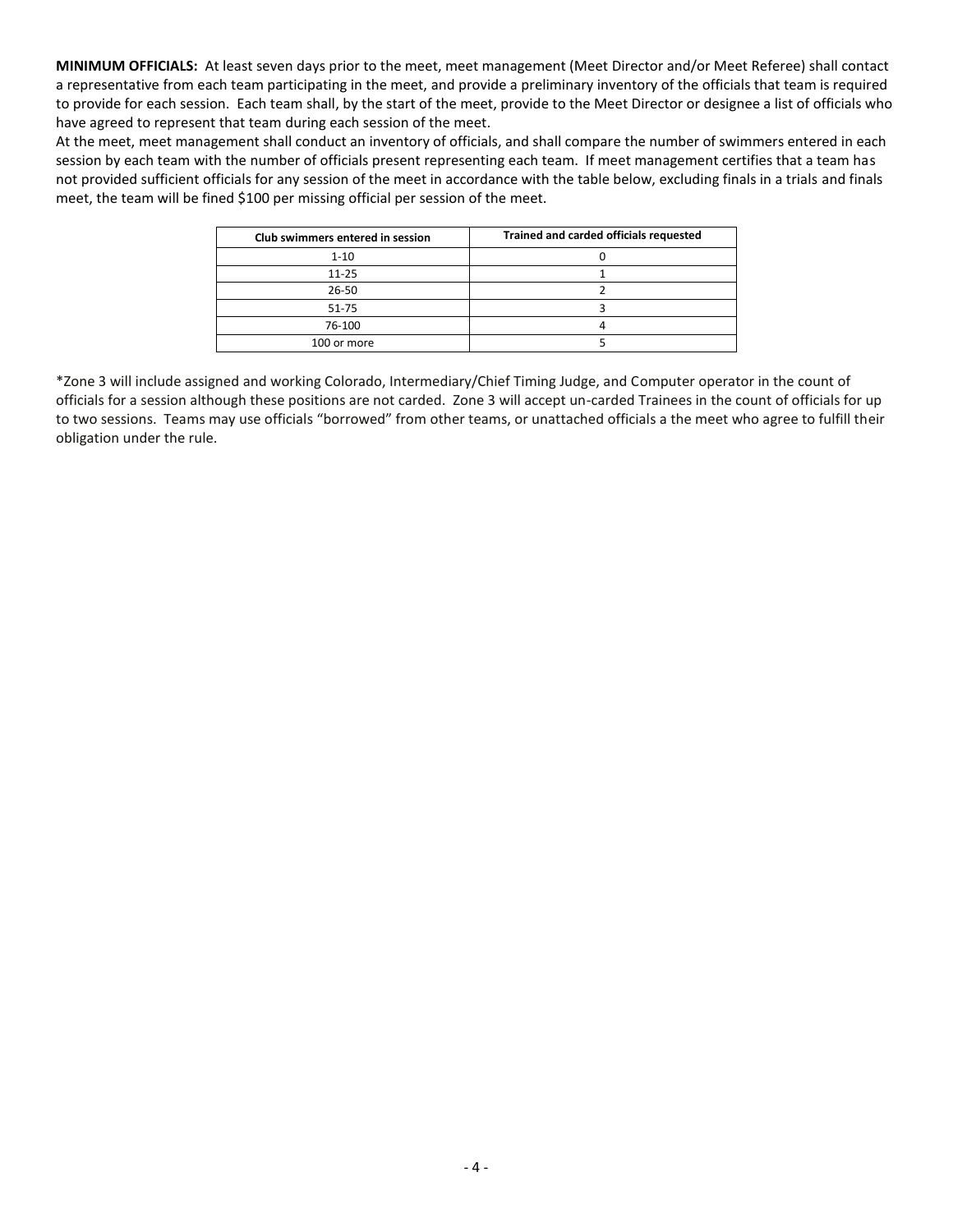| Saturday, October 17, 2015    |                                                                                     |                              |                               | Sunday, October 18, 2015                                                       |                           |  |
|-------------------------------|-------------------------------------------------------------------------------------|------------------------------|-------------------------------|--------------------------------------------------------------------------------|---------------------------|--|
| <b>GIRLS</b><br><b>EVENT#</b> | <b>EVENT</b>                                                                        | <b>BOYS</b><br><b>EVENT#</b> | <b>GIRLS</b><br><b>EVENT#</b> | <b>EVENT</b>                                                                   | <b>BOY</b><br><b>EVEN</b> |  |
| $\mathbf{1}$                  | <b>OPEN 400 IM</b><br>Girl Qualifying Time: 6:28.59<br>Boy Qualifying Time: 6:20.09 | $\overline{2}$               | 39                            | OPEN 500 FREE<br>Girl Qualifying Time: 7:09.29<br>Boy Qualifying Time: 7:02.99 | 40                        |  |
| 3                             | 11-12 100 Fly                                                                       | 4                            | 41                            | 11-12 100 IM                                                                   | 42                        |  |
| 5                             | 8 & U 25 Fly                                                                        | 6                            | 43                            | 9-10 200 Free                                                                  | 44                        |  |
| $\overline{7}$                | 9-10 50 Fly                                                                         | 8                            | 45                            | 8 & U 25 Back                                                                  | 46                        |  |
| 9                             | 13 & O 100 Back                                                                     | 10                           | 47                            | 11-12 50 Back                                                                  | 48                        |  |
| 11                            | 11-12 50 Breast                                                                     | 12                           | 49                            | 9-10 50 Back                                                                   | 50                        |  |
| 13                            | 8 & U 50 Back                                                                       | 14                           | 51                            | OPEN 200 BACK<br>Girl Qualifying Time: 2:59.49<br>Boy Qualifying Time: 2:55.29 | 52                        |  |
| 15                            | 9-10 50 Breast                                                                      | 16                           | 53                            | 8 & U 50 Free                                                                  | 54                        |  |
| 17                            | 11 & O 200 Free                                                                     | 18                           | 55                            | 9-10 50 Free                                                                   | 56                        |  |
| 19                            | 8 & U 100 IM                                                                        | 20                           | 57                            | 11 & O 200 IM                                                                  | 58                        |  |
| 21                            | 9-10 200 IM                                                                         | 22                           | 59                            | 8 & U 50 Breast                                                                | 60                        |  |
| 23                            | 11-12 50 Free                                                                       | 24                           | 61                            | 9-10 100 Breast                                                                | 62                        |  |
| 25                            | 13 & O 100 Fly                                                                      | 26                           | 63                            | 11 & O 100 Breast                                                              | 64                        |  |
| 27                            | 9-10 100 Free                                                                       | 28                           | 65                            | 8 & U 50 Fly                                                                   | 66                        |  |
| 29                            | 8 & U 25 Free                                                                       | 30                           | 67                            | 9-10 100 Fly                                                                   | 68                        |  |
| 31                            | 13 & O 100 Free                                                                     | 32                           | 69                            | 11-12 50 Fly                                                                   | 70                        |  |
| 33                            | 11-12 100 Back                                                                      | 34                           | 71                            | 13 & O 50 Free                                                                 | 72                        |  |
| 35                            | 9-10 100 Back                                                                       | 36                           | 73                            | 8 & U 25 Breast                                                                | 74                        |  |
| 37                            | OPEN 200 Breast<br>Girl Qualifying Time: 3:25.79<br>Boy Qualifying Time: 3:17.69    | 38                           | 75                            | 9-10 100 IM                                                                    | 76                        |  |

|                   | Saturday, October 17, 2015                                                          |                              |  |
|-------------------|-------------------------------------------------------------------------------------|------------------------------|--|
| <b>RLS</b><br>NT# | <b>EVENT</b>                                                                        | <b>BOYS</b><br><b>EVENT#</b> |  |
| $\mathbf 1$       | <b>OPEN 400 IM</b><br>Girl Qualifying Time: 6:28.59<br>Boy Qualifying Time: 6:20.09 | $\overline{2}$               |  |
| 3                 | 11-12 100 Fly                                                                       | $\overline{\mathbf{4}}$      |  |
| $rac{5}{7}$       | 8 & U 25 Fly                                                                        | 6                            |  |
|                   | 9-10 50 Fly                                                                         | 8                            |  |
| $\overline{9}$    | 13 & O 100 Back                                                                     | 10                           |  |
| $\overline{1}$    | 11-12 50 Breast                                                                     | 12                           |  |
| L3                | 8 & U 50 Back                                                                       | 14                           |  |
| L5                | 9-10 50 Breast                                                                      | 16                           |  |
| L7                | 11 & O 200 Free                                                                     | 18                           |  |
| L9                | 8 & U 100 IM                                                                        | 20                           |  |
| $\overline{21}$   | 9-10 200 IM                                                                         | 22                           |  |
| $^{23}$           | 11-12 50 Free                                                                       | 24                           |  |
| 25                | 13 & O 100 Fly                                                                      | 26                           |  |
| 27                | 9-10 100 Free                                                                       | 28                           |  |
| 29                | 8 & U 25 Free                                                                       | 30                           |  |
| $^{31}$           | 13 & O 100 Free                                                                     | 32                           |  |
| 33                | 11-12 100 Back                                                                      | 34                           |  |
| 35 <sub>1</sub>   | 9-10 100 Back                                                                       | 36                           |  |
| 37                | OPEN 200 Breast<br>Girl Qualifying Time: 3:25.79<br>Boy Qualifying Time: 3:17.69    | 38                           |  |
|                   |                                                                                     |                              |  |
|                   |                                                                                     |                              |  |

Use the following URL to find the Pacific Swimming time standards: <http://www.pacswim.org/swim-meet-times/standards>